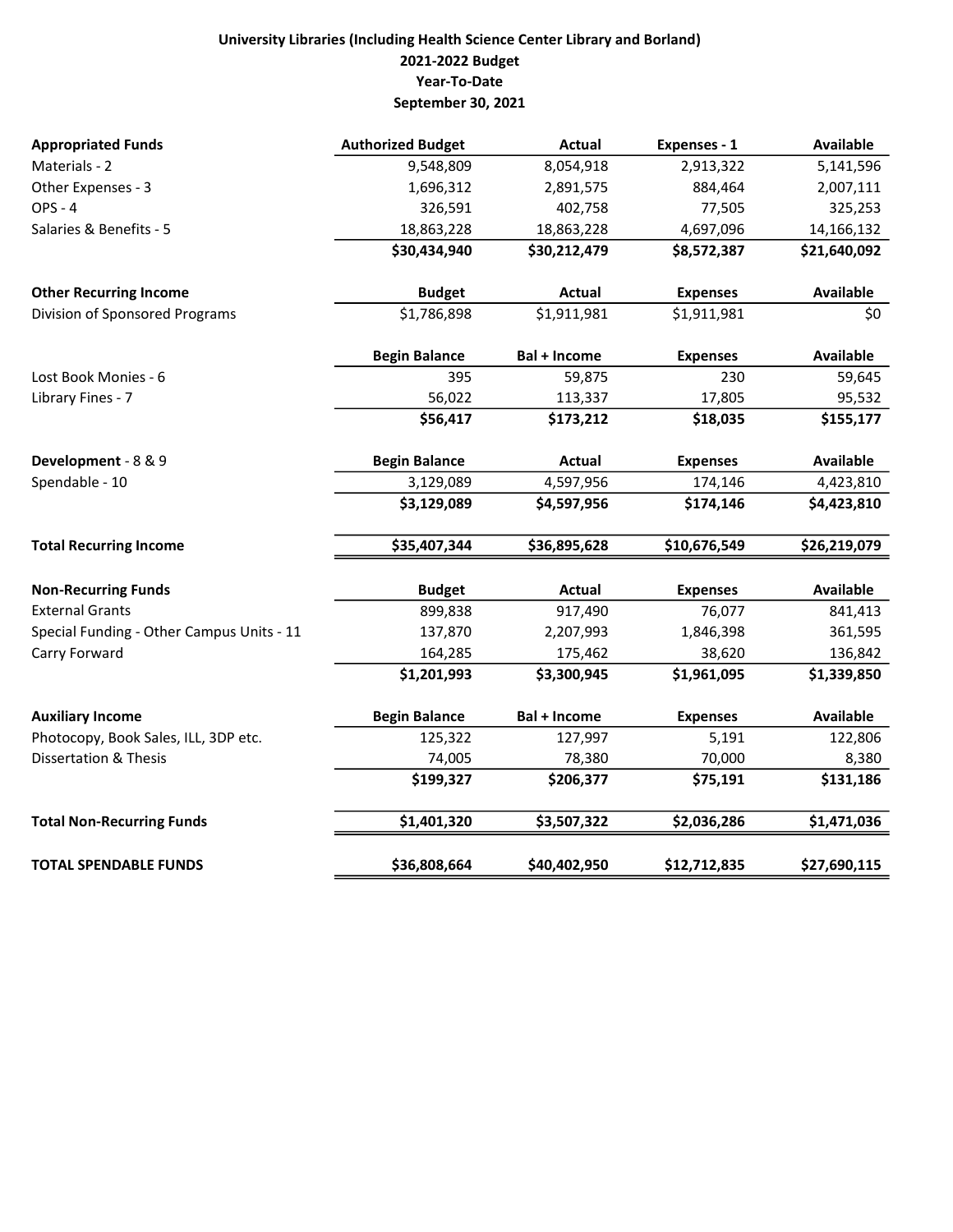### University Libraries (Including Health Science Center Library and Borland) 2021-2022 Budget Year-To-Date September 30, 2021

#### Notes: FY 21-22 Budget Year-To-Date 9/30/21

1 - Includes expenses as well as encumbered funds

2 - Authorized Budget includes a \$250,000 decrease compared to FY 20-21 due to 2% UF Budget Cut. Actual Budget includes \$36,338 transferred to FLARE for FY 20-21 end of year material expenditures; \$1,271,430 transferred to Other Expenses for FY 20-21 end of year material expenditures; \$58,326 transferred to Lost Book Monies for FY 20-21 end of year material expenditures; \$56,995 transferred to Library Fines for FY 20-21 end of year material expenditures; and \$70,802 transferred to Special Funding - Other Campus Units for FY 20-21 end of year material expenditures

3 - Authorized Budget includes a \$211,347 increase compared to FY 20-21 due to reallocation. Actual Budget includes \$1,271,430 transferred from Materials for FY 20-21 end of year material expenditures; \$10,167 transferred to OPS for LTS non-recurring funding; and \$66,000 transferred to OPS for Security Assistants

4 - Authorized Budget includes a \$2,732 decrease compared to FY 20-21 due to reallocation. Actual Budget includes \$10,167 transferred from Other Expenses for LTS non-recurring funding; and \$66,000 transferred from Other Expenses for Security Assistants

5 - Authorized Budget includes a \$308,701 decrease compared to FY 20-21 due to 2% UF Budget Cut and reallocation.

6 - Balance & Income amount includes \$58,326 transferred from Materials for FY 20-21 end of year material expenditures

7 - Balance & Income amount includes \$56,995 transferred from Materials for FY 20-21 end of year material expenditures

- 8 Endowment value as of 6/30/21 is \$23,874,177, investment earnings only reported by Foundation on a quarterly basis
- 9 Cash Only, New Gift Income YTD totals \$166,050
- 10 Actual includes \$186,159 in earning on endowments YTD

11 - Authorized Budget and Actual Budget includes \$137,870 in unexpended prior year funds. Actual Budget includes \$760 in unspent FY 20-21 Tech Fee funds reverted; \$9,469 in unspent FY 20-21 Student Gov funds reverted; \$70,802 transferred from Materials for FY 20-21 end of year material expenditures; \$13,000 from Student Gov for 24/7 Fall final week FY 21-22; \$200 from CLAS for Co-Sponsorship of virtual program; \$65,500 for Dual Career Services; \$1,839,000 for additional Materials support from Provost; \$12,000 from IFAS for year 4 of 5 Marston Endnote Project; \$4,000 from Honors Program for instruction; and \$75,850 for Faculty Enhancement Opportunity Award